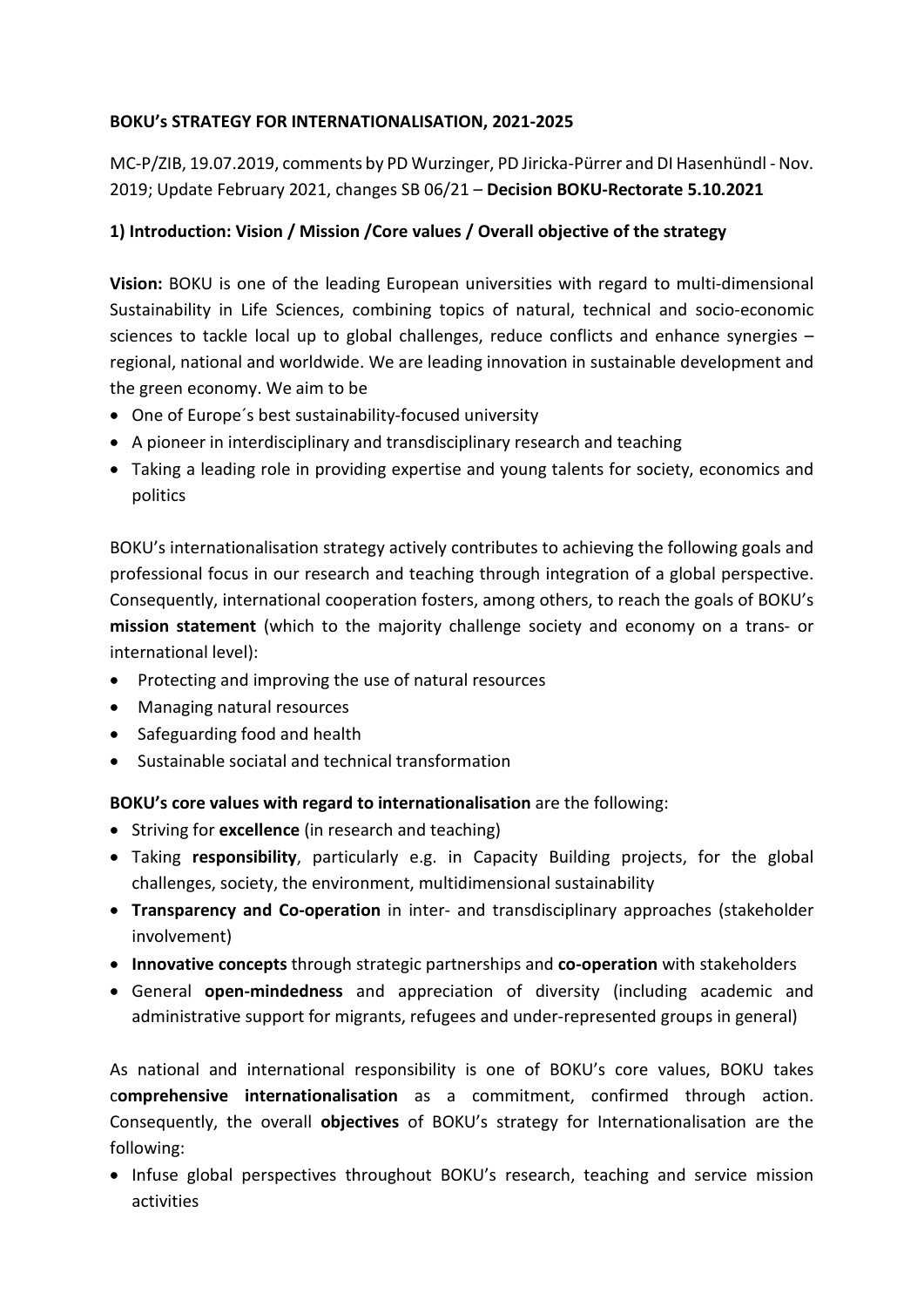- Shape institutional international ethos and values among all students and staff members, thereby creating a truly globally-minded university
- Develop further a Quality Management System that assures the regular review of this strategy and the implementation of its objectives via qualitative and quantitative indicators

Corresponding goals of other BOKU strategies reflect and take up these objectives (e.g.: Sustainability Strategy, Diversity Strategy, Language Policy Plan, European Policy Statement…). BOKU's strategy for internationalisation also includes elements – among others - of the EU Communication on achieving the European Education Area by 2025, the EU Communication on a new ERA for Research and Innovation, the Digital Education action Plan 2021-2027 and Bologna; the European Skills Agenda for Sustainable Competitiveness, Social Fairness and Resilience, the Austrian GUEP and HMIS etc. and is based on BOKU's Development Plan 2027.

According to the Development Plan 2027, BOKU's internationalisation strategy focuses upon the following **thematic topics** that are in line with the Grand Challenges and Sustainable Development Goals and are therefore of general importance for BOKU when starting and enhancing international cooperation:

- BOKU's six **competence areas:**
	- o Ecosystem Management and Biodiversity
	- o Agricultural Production and Food Science
	- o Renewable Raw Materials and New Technologies
	- o Biotechnology
	- o Landscape, Water, Habitat and Infrastructures
	- o Resources and Societal Dynamics
- BOKU´s six **specific core areas/priority topics**:
	- o Climate impacts, environmental and natural risks
	- o Bioeconomy
	- o Social, environmental and geology-focused long term research
	- o Digitalisation in agriculture and forestry (smart farming and forestry)
	- o Habitat of the future (Green-Blue Smart Habitat)
	- o Food and Health Securit

In addition to subject-specific cooperations and networks that are overseen by departments or professors, international networks are a part of visibility and positioning at BOKU. These networks are important drivers for research and teaching and can enable BOKU to position itself as a "specialist university" with forward-thinking topics and core areas, also outside the typical life science areas. The basis for the success and visibility of BOKU are strategically selected international networks as well as the leadership and participation in European initiatives in the upcoming European initiatives as e.g. the next Horizon Europe calls and the participation in the European University EPICUR (EP 2027 Chapter 6). The BOKU has the clear ambition to become a leading researcher in the research network European Bioeconomy University (EBU) and to play a role in the European Bioeconomy University (EBU) and in the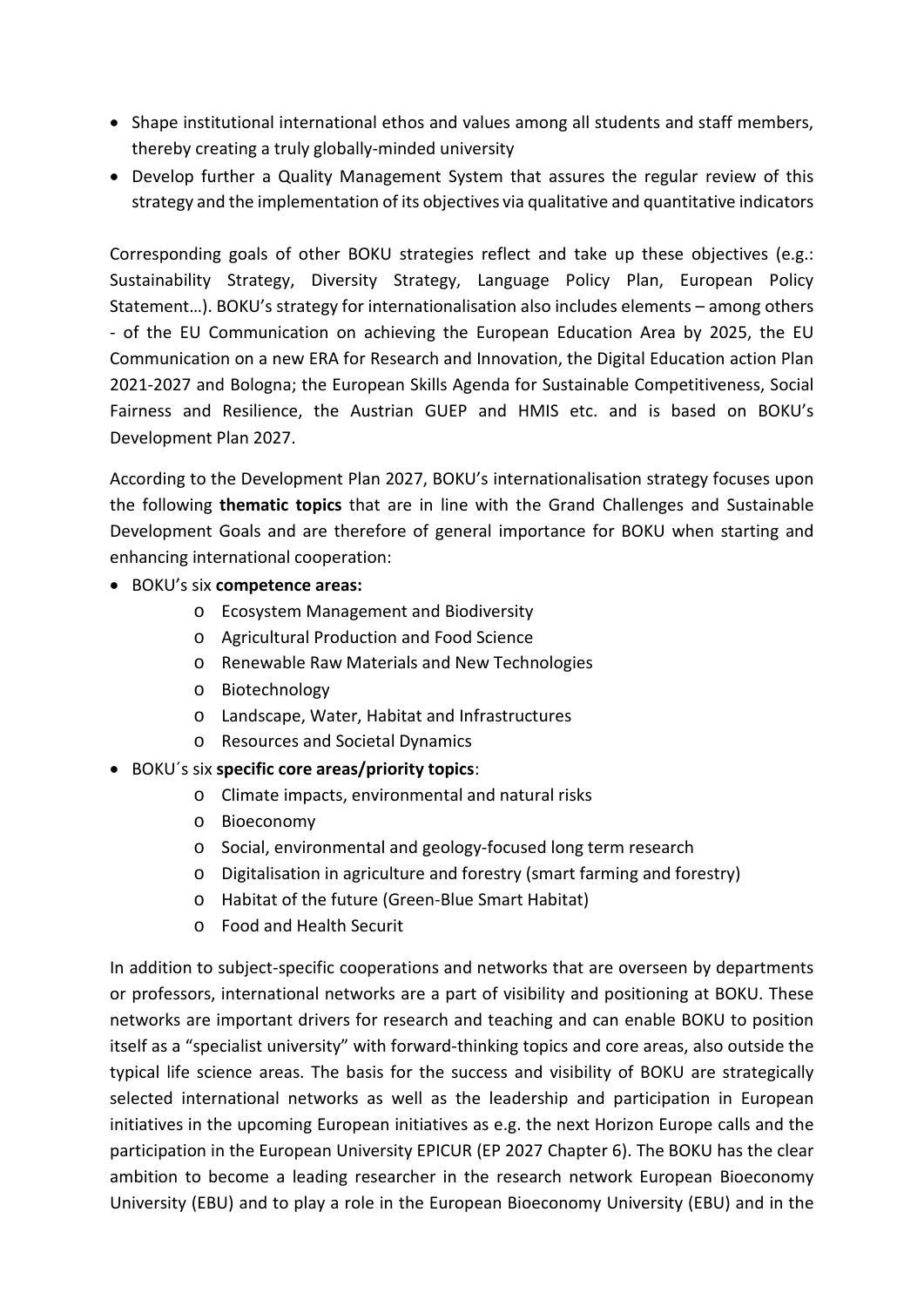European University EPICUR together with top European universities such as the University of Freiburg, University of Amsterdam, University of Strasbourg, etc., to establish new networks in research and teaching (GUEP, system goal 7). Existing networks such as ICA-CASEE (EP 2027 Chapter 6) and projects within the framework of the EU Strategy for the Danube Region support these goals. In addition to Europe, BOKU will continue research and teaching projects in Africa, Asia, the USA and Latin America. At the same time, the BOKU fulfils its social responsibility by educating students from these regions, to fulfil social responsibility in the sense of sustainable development of these regions by educating the next generation of local leaders for these regions. Within the framework of the Austrian-Africa Universities Network, BOKU has set itself the goal together with its African partner universities to support sustainable regional development.

Based on the competence areas, the international visibility in research, teaching and social responsibility should be maintained and further expanded. In the sense of an ongoing profile sharpening, the six priority topics according to EP 2027 should ensure to position BOKU internationally in order to competitiveness through the following activities:

- Representation of BOKU interests within the European life science university networks ICA, CASEE and ELLS
- Contribution of competences and establishment of the BOKU topics in the framework of the European University- project EPICUR
- Assumption of international responsibility in the field of development research with the establishment of an Africa focus or the Africa-UniNet
- Expansion of the EBU research network
- Promotion of international research and teaching programmes as well as co-operation as part of the network activities and stimulus for joint large-scale projects
- Acquisition and development of international and intercultural competences of all BOKU members
- Virtual and real mobility offers as an aid to internationalisation, the development of blended learning strategies and continuing education as well as staff mobility and internationalisation-at-home
- Promotion of academic exchange (stays abroad, guest professorships, etc.) as part of career development, knowledge transfer in research and teaching as well as the strengthening of international BOKU networks

By acting as a truly global university, **BOKU will achieve the following benefits and thereby contribute to implementing BOKU's core values. These are presented in summary for each target group and explained in detail in the following sub-sections:**

### **For scientific and administrative staff:**

• Enhanced cooperation and establishment of networks of international excellence to tackle transnational, international and global challenges.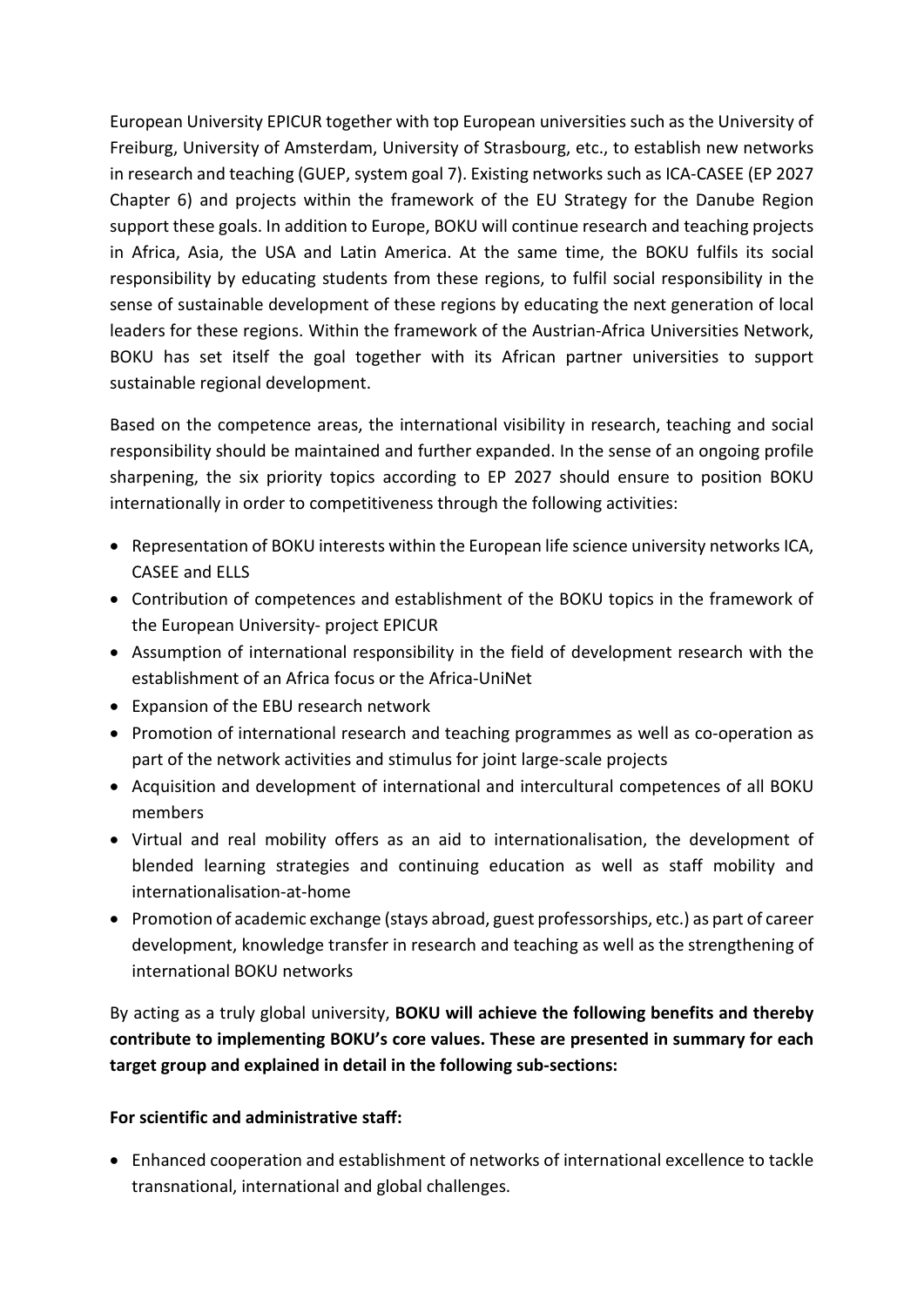- Stronger visibility of national and transnational solutions to highlight the role of BOKU as a leading life science university.
- Fostered integration in large-scale research projects and support the acquisition of international funding to develop innovative concepts.
- Discussion of transnational, international and global challenges and solutions in researchled teaching in order to enhance the involvement of international students' perspectives on the one hand and compare diverse strategies to cope with global challenges and enhance the quality of living in a cross-continental perspective on the other hand.

### **For students and alumni:**

- Reviews and information on international exchange programs as a support for decision making whether to study abroad. Encouragement by students who gained international experience to spark interest for studying abroad. Share of international perspectives during courses at BOKU.
- Communication of benefits of tackling trans- and international topics in the final thesis (Master, Doctoral program) and support through international co-operation in supervision.
- Knowledge of international strategies and complementing approaches to facilitate the access to the (international) job market.

#### **For external stakeholders:**

- Stronger visibility and recognition of benefits of regional co-operation projects (e.g. with local communities)
- Facilitated access to research collaboration and networks for third-party stakeholders (companies, government organizations, authorities, NGOs, etc.)

In this context the strategy for internationalisation and the activities linked to its implementation aim to achieve the following medium to long-term benefits in short:

### **For scientific and administrative staff:**

- Increase visibility of Internationalisation within the university (e.g. the possibilities via MoU's and co-operation agreements), as well as visibility of international achievements of BOKU institutes
- Increase the motivation of staff members (e.g. by including the experiences upon returning from a staff training activity)

### **For students and alumni:**

- Increase visibility of Internationalisation within the university and enhance the motivation of students to go abroad
- Increase the employability and foster the visibility of BOKU alumni at the international labour market

### **For external stakeholders**:

• Increased acceptance in regional co-operation projects (e.g. with local communities)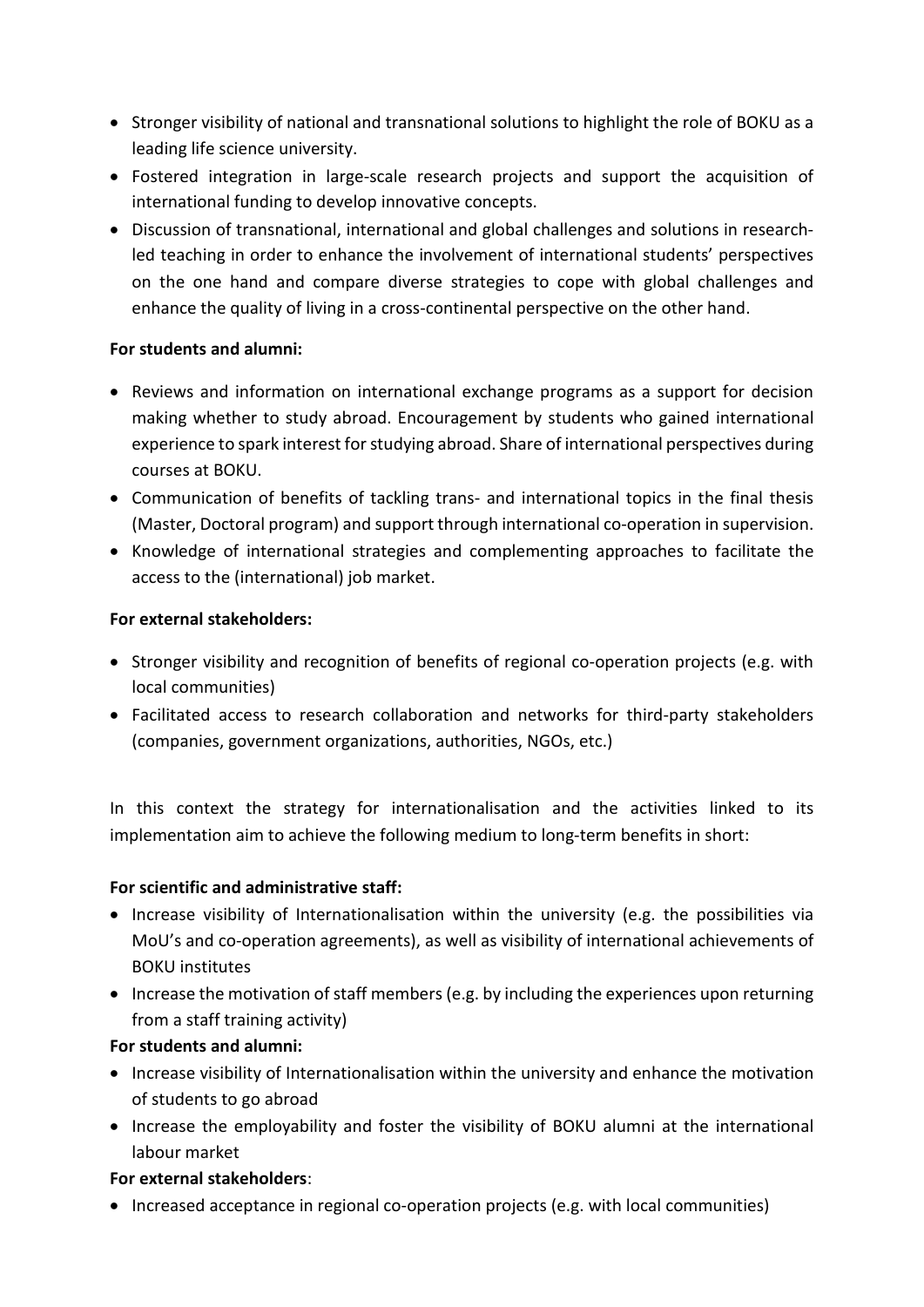• Facilitate research collaboration and develop new contacts

### "**Intangible effects**":

- Networking and making new contacts can facilitate joint projects later
- Long-lasting effects which are not measurable within a short period of time

In the following core-tasks and benefits of the internationalisation process at BOKU are explained in more detail:

# **2) Learning and Teaching**

BOKU aims at a **comprehensive internationalisation of education**, i.e. the inclusion of international aspects in the formal, informal and hidden curricula<sup>1</sup>.

### **Aims in this respect:**

- Enable all university members (i.e., students and staff) to obtain international and intercultural competences
- Provide internationalisation@home, e.g. by introducing global topics in single courses / international and intercultural learning outcomes in each curriculum; by integrating guest lecturers in special "selected topics of…." courses; by welcoming student excursion groups and other incomings from partner universities, by attracting international students for fulldegree programs etc.
- Include options for mobility [virtual (blended learning, OER) / real (mobility windows / modularization)] in each curriculum; e.g. by target-group orientated development of joint degree programs or by using the offers of networks (e.g. EPICUR European University, ELLS, CASEE, EBU…)
- Recognise the added value of staff mobility for integrating international aspects in BOKU's study programs and administrative procedures

# **3) Research, Innovation and Development**

Our core strategic goals focus on:

# **Young Scientists & Recruiting**

- Attracting and recruiting international top scientists, excellent doctoral candidates and encouraging academic exchange to further develop a high-quality research profile
- Further development and implementation of internationally oriented doctoral study programs

# **Research for Development, Capacity Building**

• Recognition of our social responsibility by conducting development research and education for developing countries in areas related to sustainable natural resource management

<span id="page-4-0"></span> <sup>1</sup> According to LEASK (2015), Internationalisation of the Curricula (IoC) comprises: a) the formal curriculum (=the published curriculum with learning outcomes etc.) b) the informal curriculum (which includes all other services and support offered with respect to the study programs) and c) the hidden curriculum (which reflects the mind-set of the whole university, e.g. the inclusion of international examples and literature in each course, but also the multilingual offer of the website etc.)